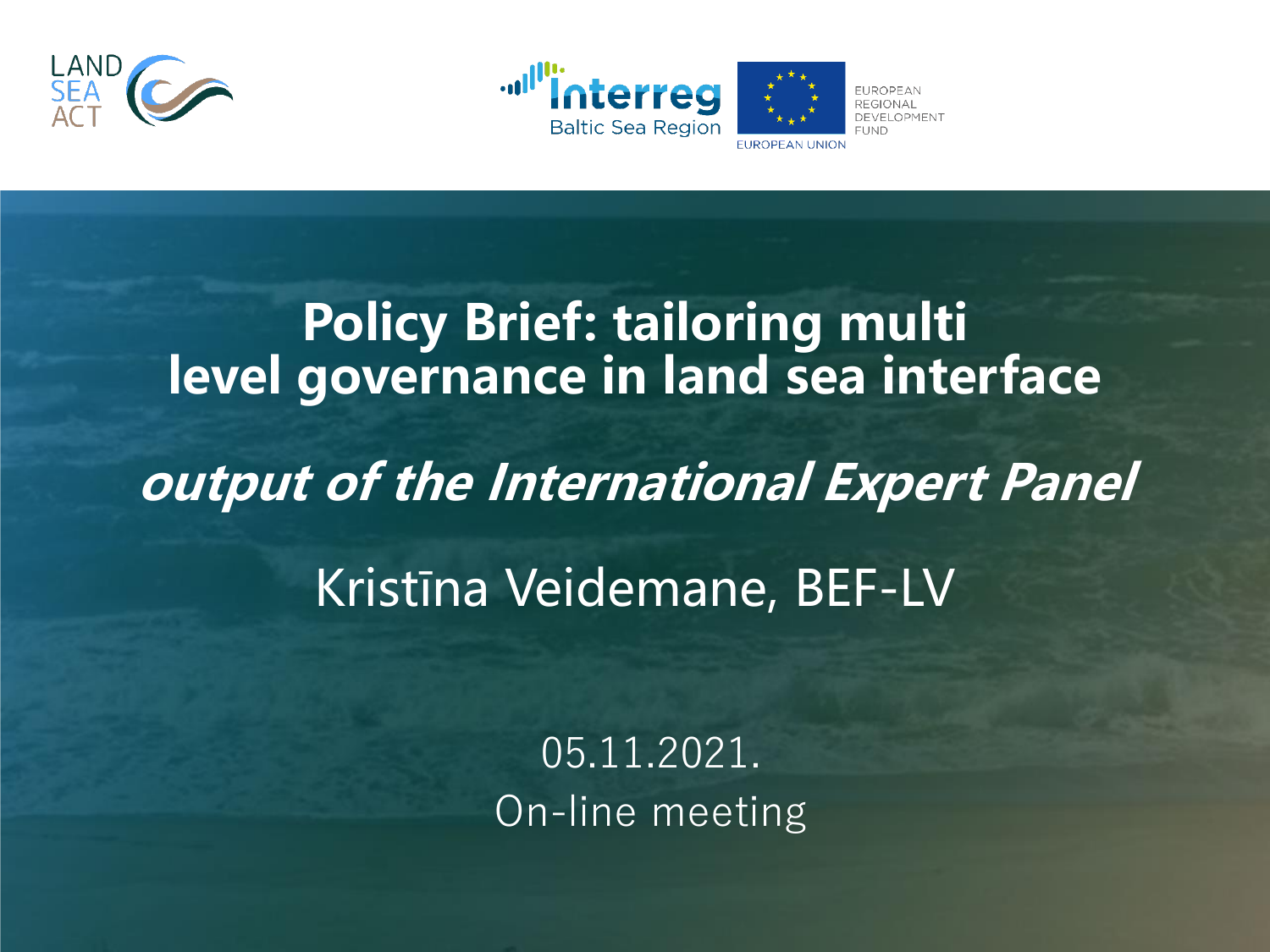#### **International expert panel (2020-2021)**

- To provide input to the development of the Multi-level Governance Agenda on Blue Growth and Spatial Planning in BSR
- To debate on the issues related to structures and processes of the multi-level governance approaches to generate inter-sectoral collaborations in marine and coastal planning in a way to ensure that land-sea interactions are taken into account.



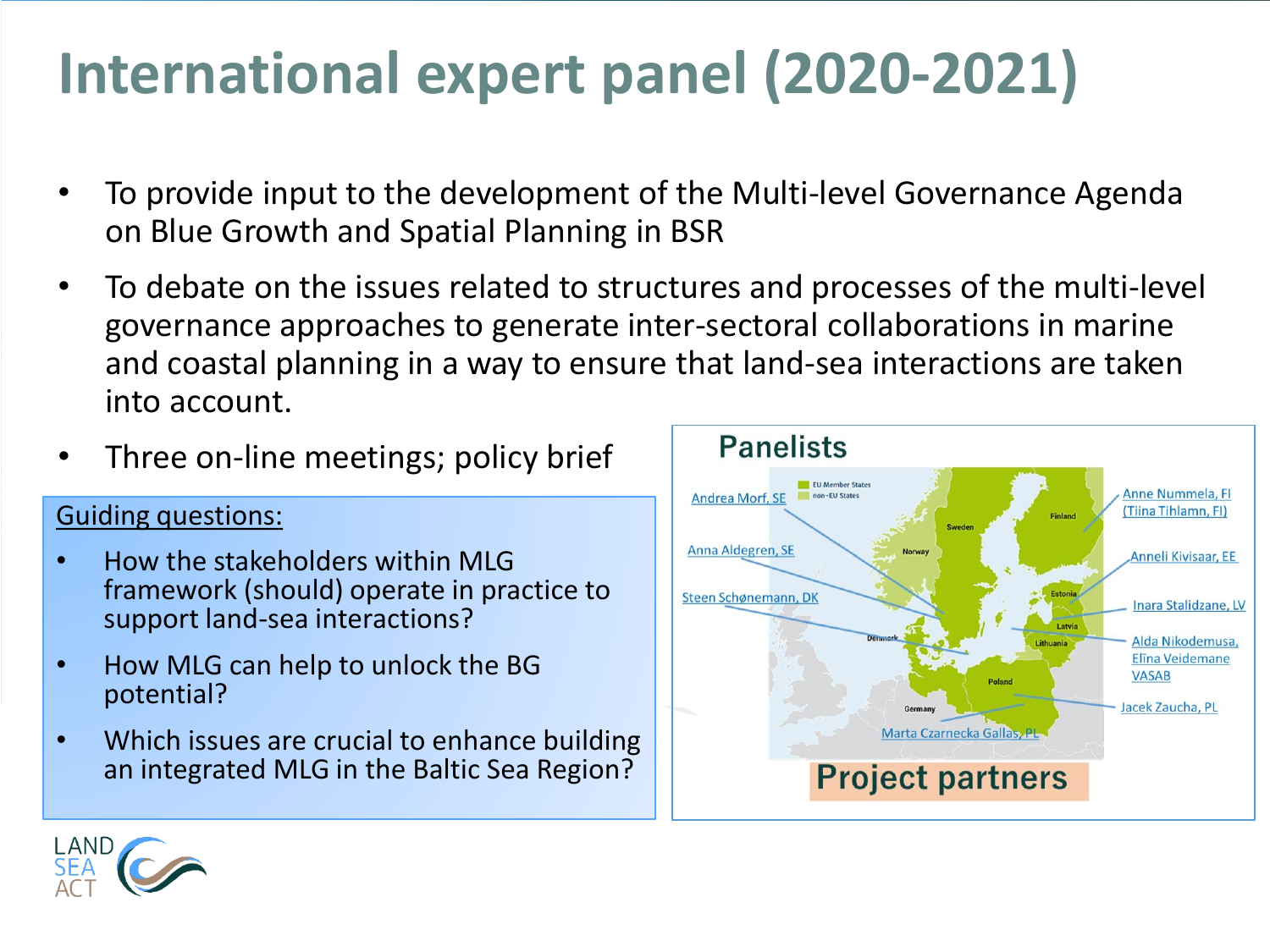#### **Scoping multi-level governance agenda 2020+**





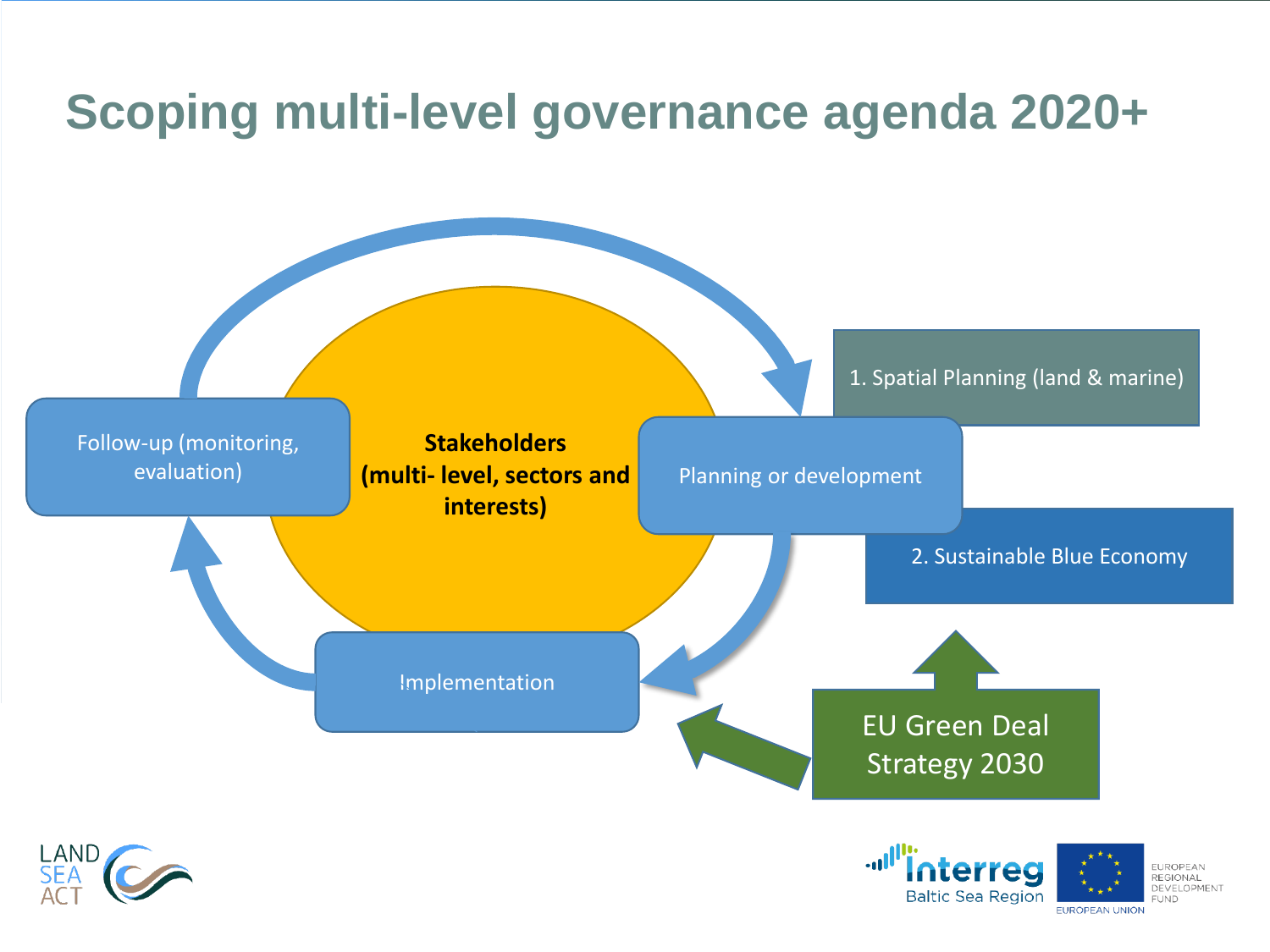#### **Key messages**

- A marine and coastal governance shall be flexible departing from its traditional hierarchical approach but striving for collaboration in collective decision-making.
- Well-established and moderated collaboration mechanisms should be in place to ensure true engagement in the implementation phase in the context of multi-level governance.



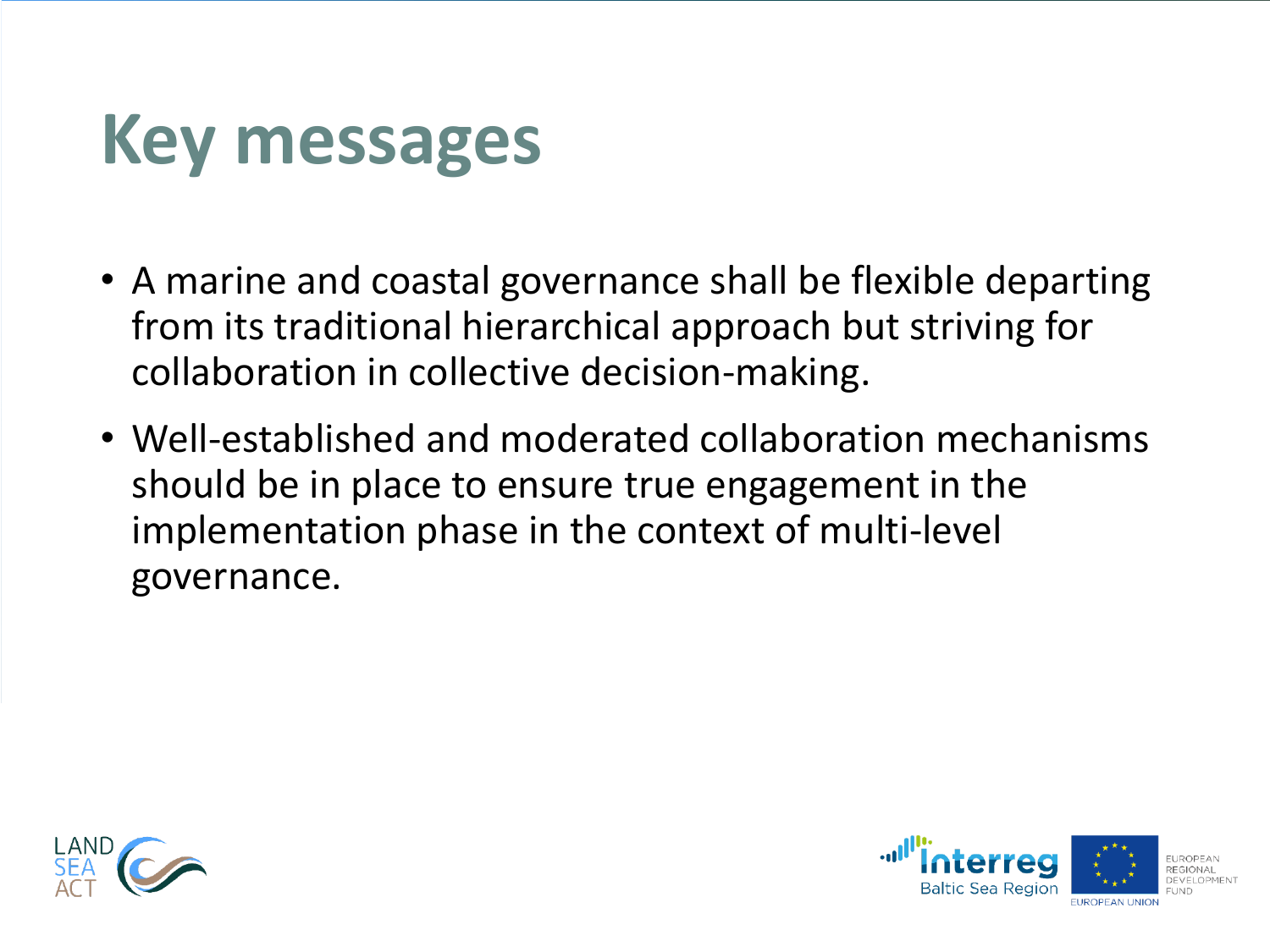## **Key messages**

- A clear guidance is needed to accommodate the European Green Deal during the implementation of Maritime Spatial Planning and other policies in the context of the Baltic Sea Region.
- Monitoring and evaluation of coastal and marine policies shall provide an answer on how the situation on the sea is influencing land and *vice versa*.
- Flow of knowledge and information, skills and proficiency shall be continuously strengthened to support coastal governance and development.